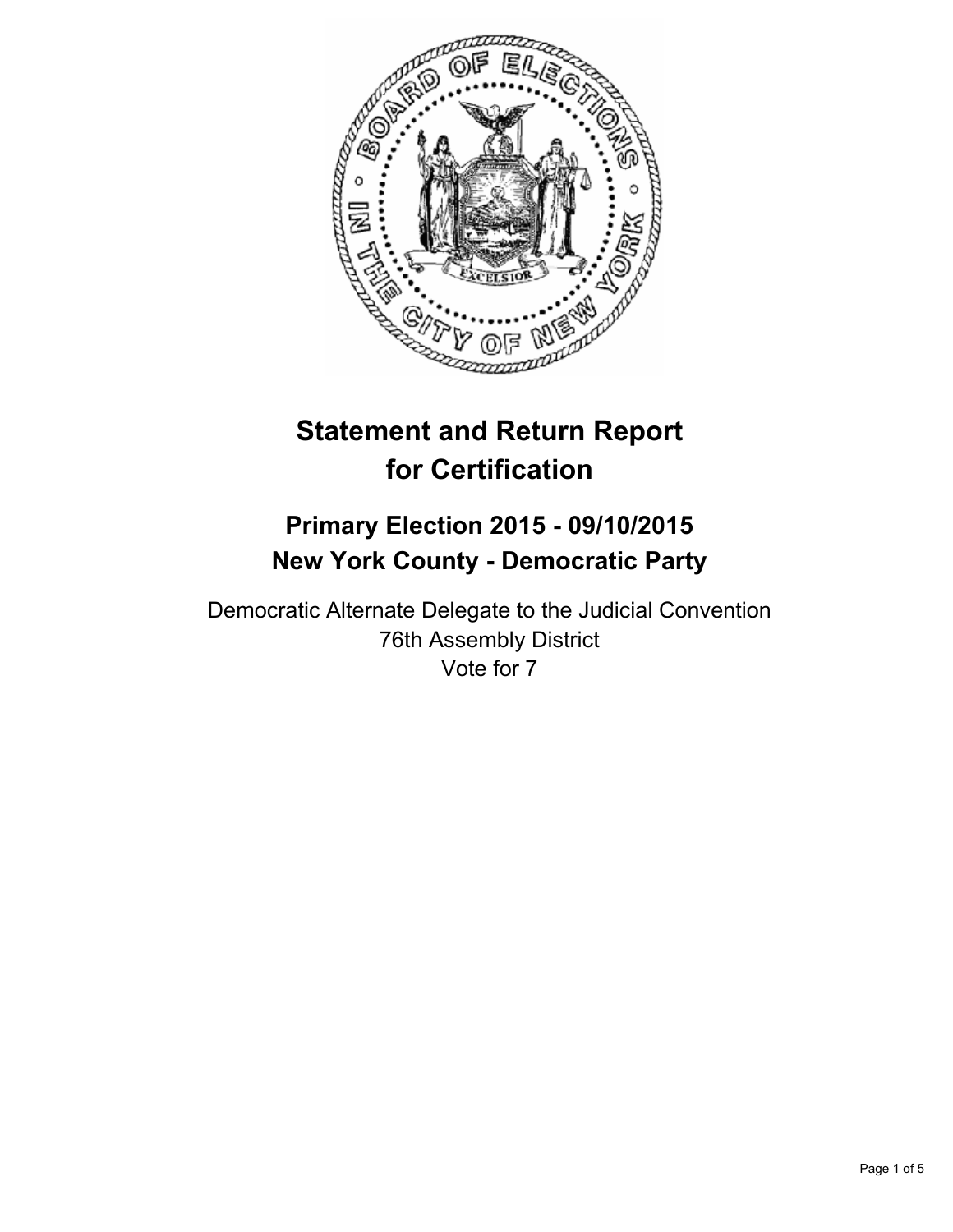

## **Assembly District 76**

| PUBLIC COUNTER                                           | 1.603 |
|----------------------------------------------------------|-------|
| ABSENTEE/MILITARY                                        | 118   |
| AFFIDAVIT                                                | 5     |
| <b>Total Ballots</b>                                     | 1,726 |
| Less - Inapplicable Federal/Special Presidential Ballots | 0     |
| <b>Total Applicable Ballots</b>                          | 1,726 |
| <b>JESSICA TOMLINSON</b>                                 | 498   |
| <b>BARBARA A. STRASHUN</b>                               | 380   |
| ABBYE L. LAWRENCE                                        | 397   |
| <b>LEON NEGRIN</b>                                       | 353   |
| MICHAEL B. HOFFMAN                                       | 441   |
| DANIEL LOUIS DORNBAUM                                    | 349   |
| BRADLEY D. HERSHENSON                                    | 359   |
| <b>MARILYN DIAMOND</b>                                   | 421   |
| <b>MADELAINE D. PIEL</b>                                 | 383   |
| <b>PATRICIA CARLIN</b>                                   | 377   |
| <b>LISA K PASS</b>                                       | 326   |
| <b>DEBORAH MALLOW</b>                                    | 333   |
| AMBER J. RAVENEL                                         | 308   |
| <b>BRIAN CHENENSKY</b>                                   | 330   |
| ADAM E. ROBERTS                                          | 530   |
| <b>JEAN FISCHMAN</b>                                     | 439   |
| DAVID J. MENEGON                                         | 414   |
| <b>SAUL NADEL</b>                                        | 441   |
| ELANA J. SCHWARTZ                                        | 467   |
| <b>JOAN M. ROBERTS</b>                                   | 467   |
| <b>MIRIAM STERN</b>                                      | 490   |
| BARBARA CHOCKY (WRITE-IN)                                | 1     |
| <b>BEN CHATHAM (WRITE-IN)</b>                            | 1     |
| BEN FRANKLIN (WRITE-IN)                                  | 1     |
| <b>BEN KALLOS (WRITE-IN)</b>                             | 1     |
| <b>BRIAN KRIST (WRITE-IN)</b>                            | 1     |
| CAROLYN MALONEY (WRITE-IN)                               | 1     |
| <b>CLARINCE THOMAS (WRITE-IN)</b>                        | 1     |
| CONNOR LEVENS (WRITE-IN)                                 | 1     |
| DAN GARODNICK (WRITE-IN)                                 | 1     |
| DAVID LISTON (WRITE-IN)                                  | 1     |
| ESTER BERNARD YANG (WRITE-IN)                            | 1     |
| JIM CLYNES (WRITE-IN)                                    | 1     |
| JOHN BARTOS (WRITE-IN)                                   | 1     |
| <b>JUSTIN RAMIREZ (WRITE-IN)</b>                         | 1     |
| NICOLE CLEMONS (WRITE-IN)                                | 1     |
| NICOLE KRIST (WRITE-IN)                                  | 1     |
| OKSANA BAYUL (WRITE-IN)                                  | 1     |
| SPENCER JIBBALS (WRITE-IN)                               | 1     |
| TODD L. MORRIS (WRITE-IN)                                | 1     |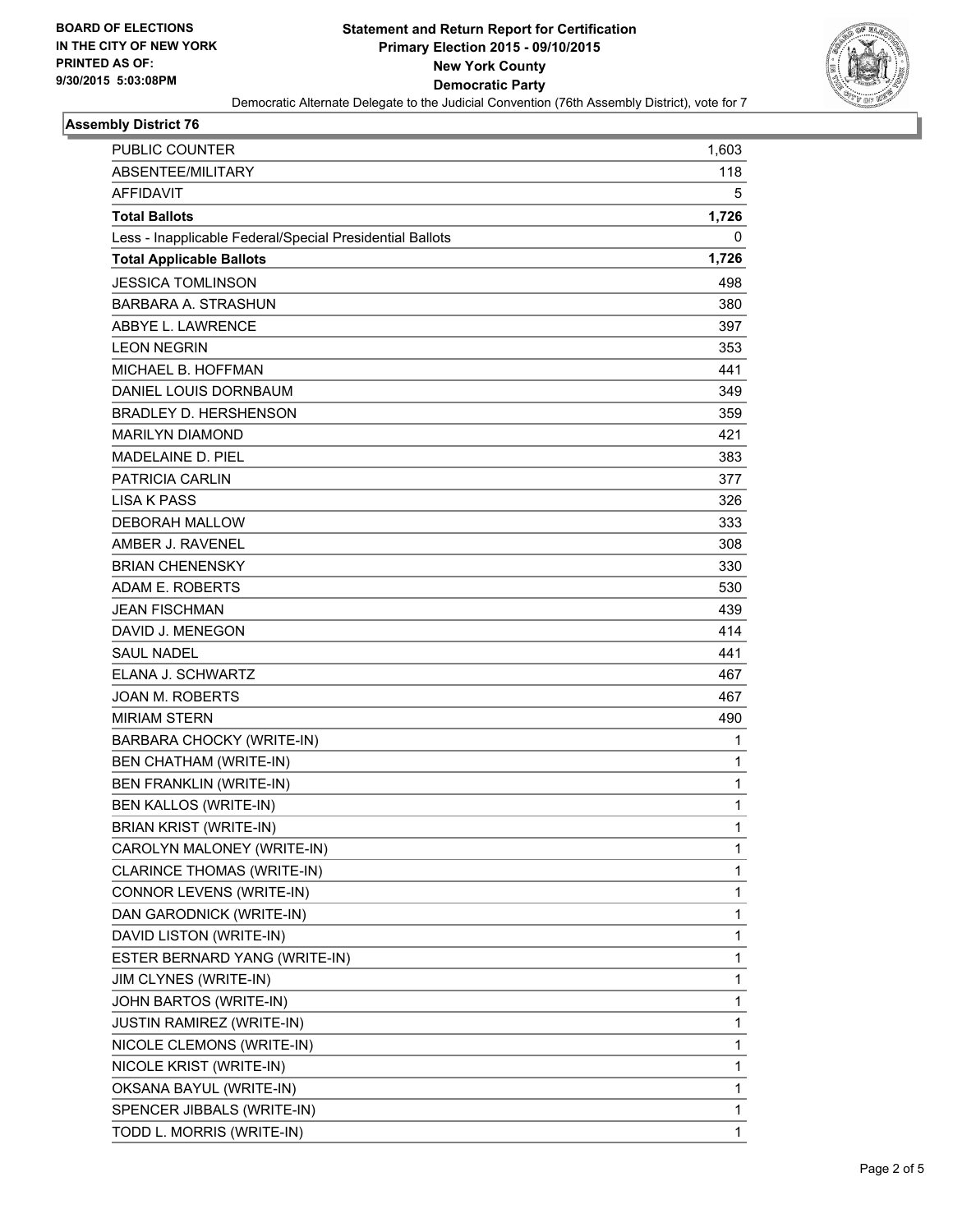

## **Assembly District 76**

| UNATTRIBUTABLE WRITE-IN (WRITE-IN) | 6     |
|------------------------------------|-------|
| <b>VERMIN SUPREME (WRITE-IN)</b>   |       |
| <b>Total Votes</b>                 | 8.529 |
| Unrecorded                         | 3.553 |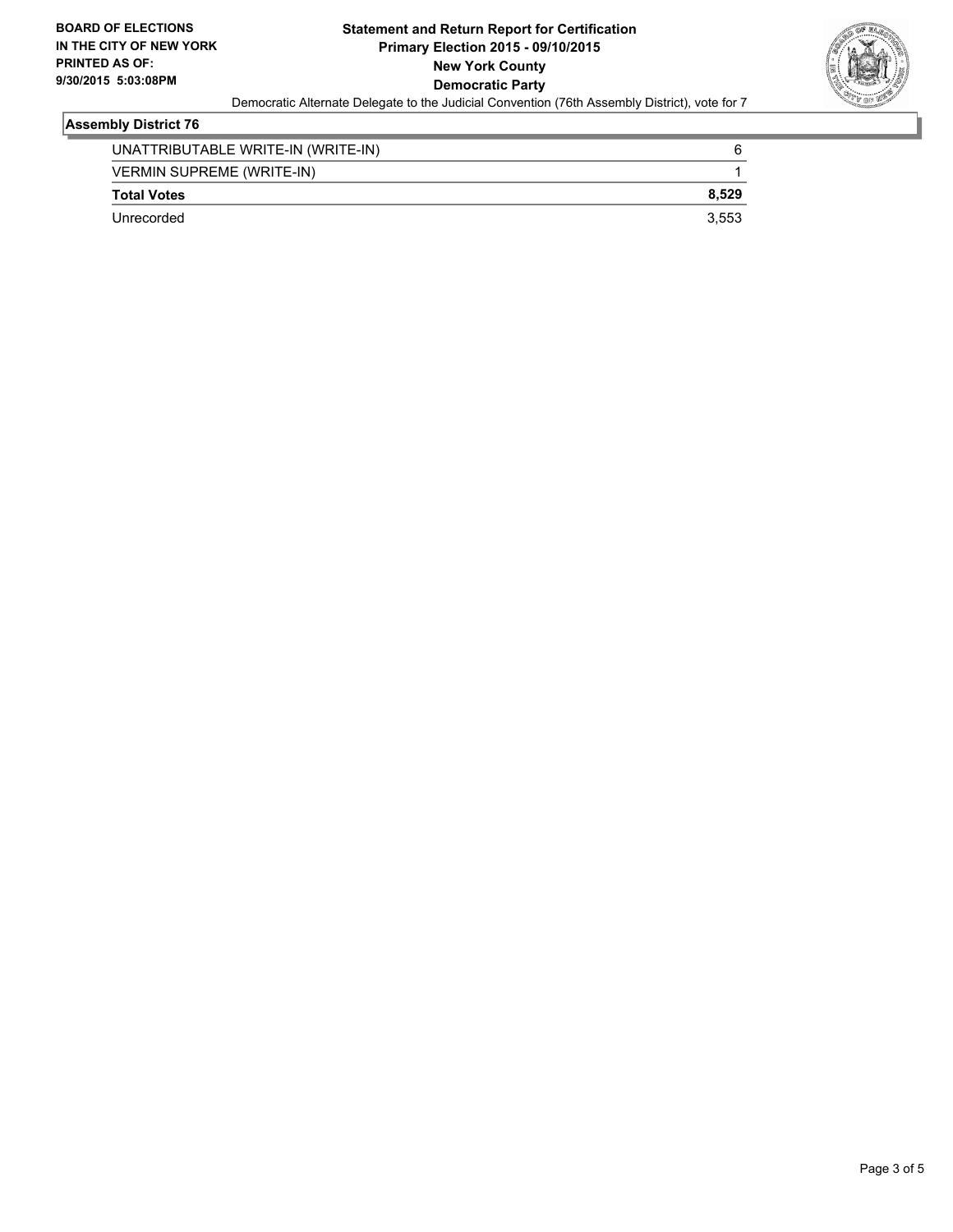### **Statement and Return Report for Certification Primary Election 2015 - 09/10/2015 New York County Democratic Party** Democratic Alternate Delegate to the Judicial Convention (76th Assembly District), vote for 7



#### **Total for Democratic Alternate Delegate to the Judicial Convention (76th Assembly District) - New York County**

| <b>PUBLIC COUNTER</b>                                    | 1,603        |
|----------------------------------------------------------|--------------|
| ABSENTEE/MILITARY                                        | 118          |
| AFFIDAVIT                                                | 5            |
| <b>Total Ballots</b>                                     | 1,726        |
| Less - Inapplicable Federal/Special Presidential Ballots | 0            |
| <b>Total Applicable Ballots</b>                          | 1,726        |
| <b>JESSICA TOMLINSON</b>                                 | 498          |
| BARBARA A. STRASHUN                                      | 380          |
| ABBYE L. LAWRENCE                                        | 397          |
| <b>LEON NEGRIN</b>                                       | 353          |
| MICHAEL B. HOFFMAN                                       | 441          |
| DANIEL LOUIS DORNBAUM                                    | 349          |
| BRADLEY D. HERSHENSON                                    | 359          |
| <b>MARILYN DIAMOND</b>                                   | 421          |
| MADELAINE D. PIEL                                        | 383          |
| PATRICIA CARLIN                                          | 377          |
| <b>LISA K PASS</b>                                       | 326          |
| <b>DEBORAH MALLOW</b>                                    | 333          |
| AMBER J. RAVENEL                                         | 308          |
| <b>BRIAN CHENENSKY</b>                                   | 330          |
| ADAM E. ROBERTS                                          | 530          |
| <b>JEAN FISCHMAN</b>                                     | 439          |
| DAVID J. MENEGON                                         | 414          |
| <b>SAUL NADEL</b>                                        | 441          |
| ELANA J. SCHWARTZ                                        | 467          |
| <b>JOAN M. ROBERTS</b>                                   | 467          |
| <b>MIRIAM STERN</b>                                      | 490          |
| BARBARA CHOCKY (WRITE-IN)                                | 1            |
| BEN CHATHAM (WRITE-IN)                                   | 1            |
| <b>BEN FRANKLIN (WRITE-IN)</b>                           | $\mathbf 1$  |
| <b>BEN KALLOS (WRITE-IN)</b>                             | 1            |
| <b>BRIAN KRIST (WRITE-IN)</b>                            | $\mathbf{1}$ |
| CAROLYN MALONEY (WRITE-IN)                               | 1            |
| <b>CLARINCE THOMAS (WRITE-IN)</b>                        | 1            |
| CONNOR LEVENS (WRITE-IN)                                 | 1            |
| DAN GARODNICK (WRITE-IN)                                 | 1            |
| DAVID LISTON (WRITE-IN)                                  | 1            |
| ESTER BERNARD YANG (WRITE-IN)                            | 1            |
| JIM CLYNES (WRITE-IN)                                    | 1            |
| JOHN BARTOS (WRITE-IN)                                   | 1            |
| JUSTIN RAMIREZ (WRITE-IN)                                | 1            |
| NICOLE CLEMONS (WRITE-IN)                                | 1            |
| NICOLE KRIST (WRITE-IN)                                  | 1            |
| OKSANA BAYUL (WRITE-IN)                                  | 1            |
| SPENCER JIBBALS (WRITE-IN)                               | 1            |
| TODD L. MORRIS (WRITE-IN)                                | 1            |